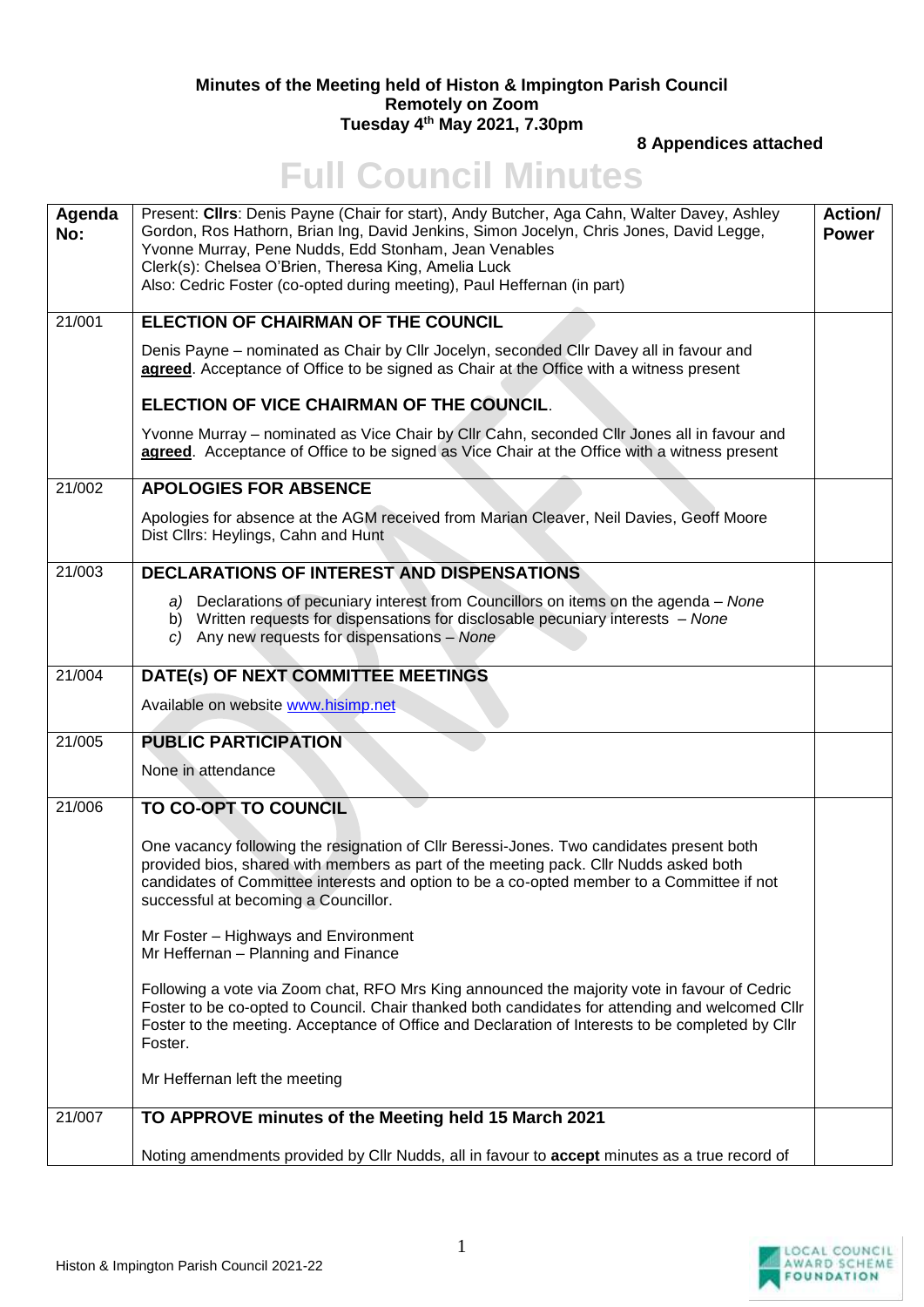| 007.1  | meeting                                                                                                                                                                                                                                                                                                                                                                                                                                                                                                                                                                                                                                                                                                                                                                                                                                                                                                                                                                                                                                                                                                                                     |                          |
|--------|---------------------------------------------------------------------------------------------------------------------------------------------------------------------------------------------------------------------------------------------------------------------------------------------------------------------------------------------------------------------------------------------------------------------------------------------------------------------------------------------------------------------------------------------------------------------------------------------------------------------------------------------------------------------------------------------------------------------------------------------------------------------------------------------------------------------------------------------------------------------------------------------------------------------------------------------------------------------------------------------------------------------------------------------------------------------------------------------------------------------------------------------|--------------------------|
| 21/008 | TO NOTE minutes of the Annual Parish Meetings held 26th April 2021                                                                                                                                                                                                                                                                                                                                                                                                                                                                                                                                                                                                                                                                                                                                                                                                                                                                                                                                                                                                                                                                          |                          |
| 008.1  | Noting amendments by Cllr Nudds, minutes of the APM were noted for approval at the next<br>Annual Parish Meeting in May 2022.                                                                                                                                                                                                                                                                                                                                                                                                                                                                                                                                                                                                                                                                                                                                                                                                                                                                                                                                                                                                               |                          |
| 21/009 | <b>MATTERS ARISING FROM PREVIOUS MEETING</b>                                                                                                                                                                                                                                                                                                                                                                                                                                                                                                                                                                                                                                                                                                                                                                                                                                                                                                                                                                                                                                                                                                |                          |
| 009.1  | Actions List (Appx 1) copied to all and accepted. Completed items to be removed from list. No<br>further discussion.                                                                                                                                                                                                                                                                                                                                                                                                                                                                                                                                                                                                                                                                                                                                                                                                                                                                                                                                                                                                                        | <b>Clerk</b>             |
| 21/010 | TO ACCEPT COMMITTEE REPORTS, TO NOTE ACTIONS                                                                                                                                                                                                                                                                                                                                                                                                                                                                                                                                                                                                                                                                                                                                                                                                                                                                                                                                                                                                                                                                                                |                          |
| 010.1  | <b>Recreation Committee</b> – draft minutes $8th$ March provided to all and accepted. Next meeting<br>due 5 <sup>th</sup> May to elect Chair and Deputy.                                                                                                                                                                                                                                                                                                                                                                                                                                                                                                                                                                                                                                                                                                                                                                                                                                                                                                                                                                                    |                          |
| 010.2  | Highways Committee - draft minutes 9 <sup>th</sup> March provided to all and accepted. Next meeting<br>due 6 <sup>th</sup> May to elect Chair and Deputy                                                                                                                                                                                                                                                                                                                                                                                                                                                                                                                                                                                                                                                                                                                                                                                                                                                                                                                                                                                    |                          |
| 010.3  | Planning Committee - draft minutes 16 <sup>th</sup> March, 13 <sup>th</sup> April, 27 <sup>th</sup> April provided to all and<br>accepted. Next meeting due 6 <sup>th</sup> May to elect Chair and Deputy. Cllr Nudds questioned refusal of<br>application for ice cream van and reasoning of Committee. Cllr Jocelyn clarified Committee<br>refused application due to licence having no timeframe, licence would have been granted to<br>applicant for a lifetime with no flexibility from SCDC on location proposed                                                                                                                                                                                                                                                                                                                                                                                                                                                                                                                                                                                                                      |                          |
| 010.4  | Environment Committee - draft minutes 23 <sup>rd</sup> March provided to all and accepted. Next meeting<br>due 6th May to elect Chair and Deputy                                                                                                                                                                                                                                                                                                                                                                                                                                                                                                                                                                                                                                                                                                                                                                                                                                                                                                                                                                                            |                          |
| 21/011 | TO CONSIDER RECOMMENDATION MADE BY A COMMITTEE                                                                                                                                                                                                                                                                                                                                                                                                                                                                                                                                                                                                                                                                                                                                                                                                                                                                                                                                                                                                                                                                                              |                          |
| 011.1  | Recreation Committee Capital Bid Request - Recreation Ground boundary fencing in<br>partnership with Histon Football Club. Paper provided to all (Appx 2). Cllr Murray outlined<br>proposal and partnership working with Histon Football Club. Key holders yet to be confirmed. Cllr<br>Nudds suggested members consider hedging instead of/or as well as fencing noting the Parish<br>Council Environmental Policy and the Recreation Ground being designated Green Belt.<br>Proposed Cllr Murray, Seconded Cllr Ing to accept quote of £10,200 +VAT, majority in favour<br>and <b>accepted</b> . Planning advice has been sought and confirmation received from SCDC planning<br>permission is not required for the proposed works                                                                                                                                                                                                                                                                                                                                                                                                        |                          |
| 21/012 | TO REVIEW AND ACCEPT                                                                                                                                                                                                                                                                                                                                                                                                                                                                                                                                                                                                                                                                                                                                                                                                                                                                                                                                                                                                                                                                                                                        |                          |
| 012.1  | Delegation arrangements to committees, sub committees, staff and other local<br>authorities. Copy provided to all (Appx 3). No changes proposed. Proposed Cllr Ing, seconded<br>Cllr Jocelyn all in favour to accept.                                                                                                                                                                                                                                                                                                                                                                                                                                                                                                                                                                                                                                                                                                                                                                                                                                                                                                                       |                          |
| 012.2  | To Review and Approve delegation arrangements effective from 7th May 2021 noting<br>legalisation for remote meetings ends 6 <sup>th</sup> May 2021 (Appx 4). Paper provided to all outlining<br>proposed delegations and ways of working for a temporary period. Cllr Ing expressed<br>disappointment Government did not consider reviewing legislation noting the time and resources<br>it provided to the recent proposed Super League.<br>Cllr Payne noted no end date or review date proposed. Clerk outlined this is to cover the period<br>until all staff and Councillors have been fully vaccinated plus the two weeks required to build<br>immunity. Cllr Payne proposed delegations do not extend further than October without further<br>decision but noted a legal meeting of Council is required in June to review and approve AGAR.<br>Discussion covered:<br>Is this necessary noting restrictions lifting 21 <sup>st</sup> June<br>Confirmation no quorum required for workshops<br>٠<br>Review required in June to assess situation<br>Option for meetings outdoors<br>Noting NALC advice for residents to attend remotely | <b>Review</b><br>in June |

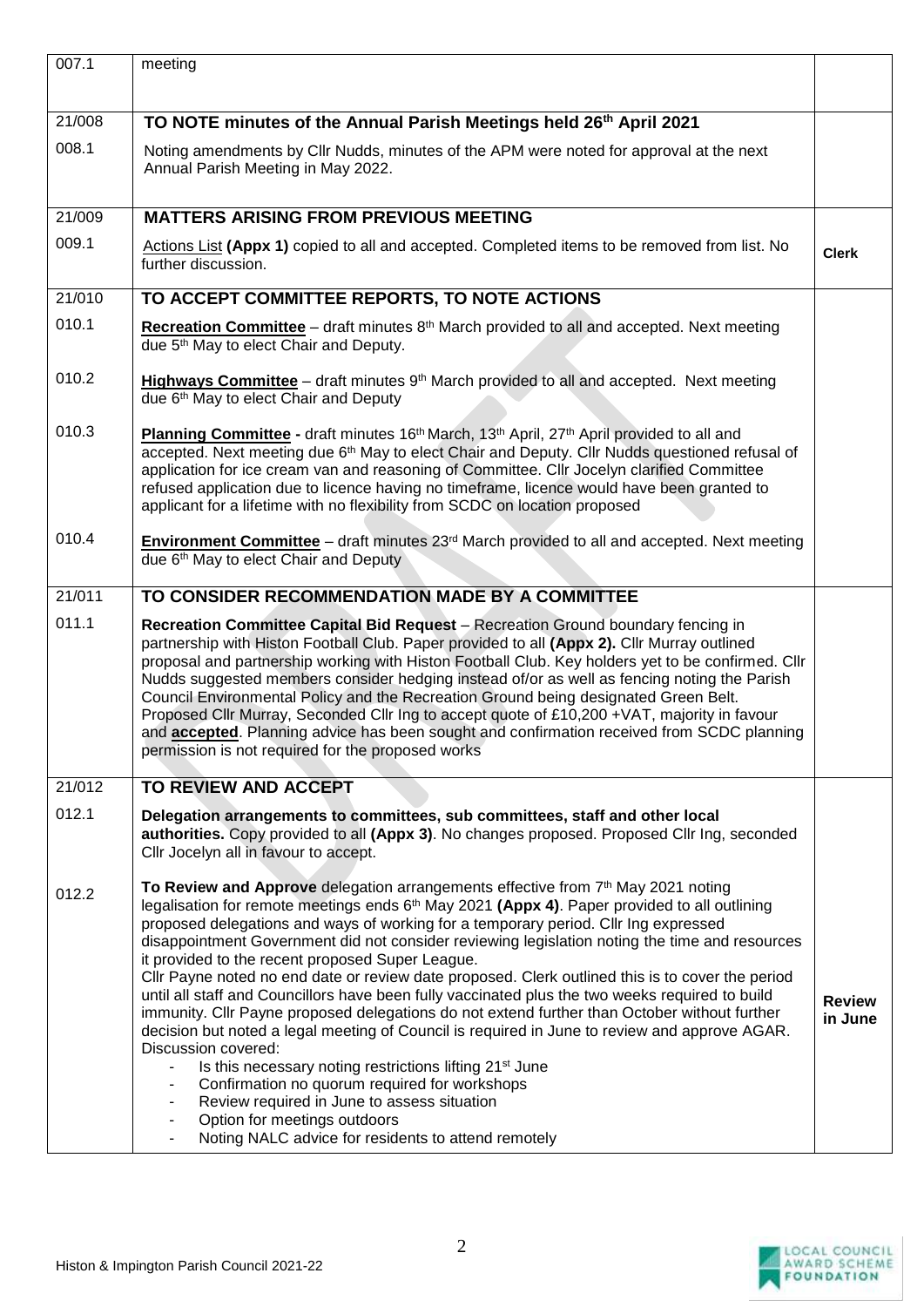|                         | Venue capacity and risk assessments required for any face to face meetings held<br>6 month rule for Councillors attending meetings<br>Proposed Cllr Murray, seconded Cllr Stonham, 6 abstentions - motion carried and <b>accepted</b>                                                                                                                                                                                                                                                                                                                                                                                                                                                                                                                                                            |  |
|-------------------------|--------------------------------------------------------------------------------------------------------------------------------------------------------------------------------------------------------------------------------------------------------------------------------------------------------------------------------------------------------------------------------------------------------------------------------------------------------------------------------------------------------------------------------------------------------------------------------------------------------------------------------------------------------------------------------------------------------------------------------------------------------------------------------------------------|--|
| 012.3                   | Terms of Reference for Committees - provided to all. To be reviewed and accepted at<br>relevant Committee meetings. Noted                                                                                                                                                                                                                                                                                                                                                                                                                                                                                                                                                                                                                                                                        |  |
| 21/013                  | TO CONFIRM APPOINTMENT                                                                                                                                                                                                                                                                                                                                                                                                                                                                                                                                                                                                                                                                                                                                                                           |  |
| 013.1<br>013.2<br>013.3 | Proper Officer -Mrs C M O'Brien<br>Responsible Financial Officer - Mrs T King<br><b>Internal Auditor</b> - Mr I M Parish                                                                                                                                                                                                                                                                                                                                                                                                                                                                                                                                                                                                                                                                         |  |
|                         | Proposed Cllr Jones, seconded Cllr Murray, all in favour and <b>agreed</b> to accept appointments                                                                                                                                                                                                                                                                                                                                                                                                                                                                                                                                                                                                                                                                                                |  |
| 21/014                  | TO APPOINT MEMBERS to serve on the under mentioned Committees:                                                                                                                                                                                                                                                                                                                                                                                                                                                                                                                                                                                                                                                                                                                                   |  |
| 014.1                   | Paper provided to all with proposed Committee memberships (Appx 5)                                                                                                                                                                                                                                                                                                                                                                                                                                                                                                                                                                                                                                                                                                                               |  |
|                         | <b>Employment Committee</b> - Cllrs: Cleaver, Ing, Stonham. Noting 1 vacancy, agreed Cllr Foster<br>to join Committee. No vacancies                                                                                                                                                                                                                                                                                                                                                                                                                                                                                                                                                                                                                                                              |  |
|                         | <b>Environment Committee</b> - Cllrs: Cahn, Moore, Jocelyn, Jones, Nudds and Venables. No<br>vacancies                                                                                                                                                                                                                                                                                                                                                                                                                                                                                                                                                                                                                                                                                           |  |
|                         | Finance & Assets Committee - Cllrs: Davies, Gordon, Ing, Jenkins, Moore, Stonham. No<br>vacancies                                                                                                                                                                                                                                                                                                                                                                                                                                                                                                                                                                                                                                                                                                |  |
|                         | Highways Committee - Cllrs: Jocelyn, Legge, Stonham, Butcher, Hathorn. Noting 1 vacancy<br>from Cllr Nudds stepping down. Agreed Cllr Foster to join Committee. No vacancies. Cllrs Jones<br>and Venables expressed interest in joining Committee. Review of Committee membership to be<br>undertaken at next meeting on 6 <sup>th</sup> May                                                                                                                                                                                                                                                                                                                                                                                                                                                     |  |
|                         | Planning Committee - Cllrs: Cahn, Ing, Cleaver, Davies, Jocelyn. Noting 3 vacancies, Cllr<br>Stonham agreed to join the Committee. 2 vacancies remain                                                                                                                                                                                                                                                                                                                                                                                                                                                                                                                                                                                                                                            |  |
|                         | Recreation Committee - Cllrs: Cleaver, Davies, Ing, Jenkins, Stonham. 1 vacancy.                                                                                                                                                                                                                                                                                                                                                                                                                                                                                                                                                                                                                                                                                                                 |  |
|                         | <b>Committee Park Sub Committee - Clirs: Davies, Ing, Moore, Stonham. 2 vacancies</b>                                                                                                                                                                                                                                                                                                                                                                                                                                                                                                                                                                                                                                                                                                            |  |
| 014.2                   | To receive nominations for Officers:                                                                                                                                                                                                                                                                                                                                                                                                                                                                                                                                                                                                                                                                                                                                                             |  |
|                         | Allotment - Cllr Nudds<br><b>Rural Footpaths - Cllr Moore</b>                                                                                                                                                                                                                                                                                                                                                                                                                                                                                                                                                                                                                                                                                                                                    |  |
|                         | Playground and open space Inspector - Cllr Jones working with Parish Ranger Mr Smith                                                                                                                                                                                                                                                                                                                                                                                                                                                                                                                                                                                                                                                                                                             |  |
|                         | Tree Warden - Cllr Nudds<br>County Council Liaison - Cllr Foster                                                                                                                                                                                                                                                                                                                                                                                                                                                                                                                                                                                                                                                                                                                                 |  |
|                         | Youth Liaison - Cllr Jocelyn                                                                                                                                                                                                                                                                                                                                                                                                                                                                                                                                                                                                                                                                                                                                                                     |  |
| 014.3                   | To appoint members, including Convenors, to serve on the under mentioned Working<br>Groups and Task & Finish Groups as required. Alphabetically listed:<br>Drainage Working Party - Cllrs: Payne, Moore, Ing and residents<br>Health & Well-Being Working Party - Cllrs: Jocelyn, Moore, Payne Murray<br>High Street & Beyond Working Party - Cllrs: Cllrs Jenkins, Nudds Foster and residents<br>Impington East - Cllrs: Payne, Murray, Jones, Ing, Davies, Moore, Hathorn<br>King's Meadow Working Party - Cllrs: Cahn, Payne, Cleaver, Hathorn and residents<br>Neighbourhood Plan Task & Finish Core Group: Cllrs Ing, Jenkins, Moore, Payne, Murray<br>Newsletter Editorial Team: Cllrs Payne, Ing, Editors and residents<br>Public Art Working Party: Cllrs Cahn, Ing, Moore, Nudds, Jones |  |
|                         | Chair urged all Working Party and Task & Finish Groups to convene meetings to establish if still<br>required. All in favour and <b>approved</b> to accept items $014.1 - 014.3$                                                                                                                                                                                                                                                                                                                                                                                                                                                                                                                                                                                                                  |  |

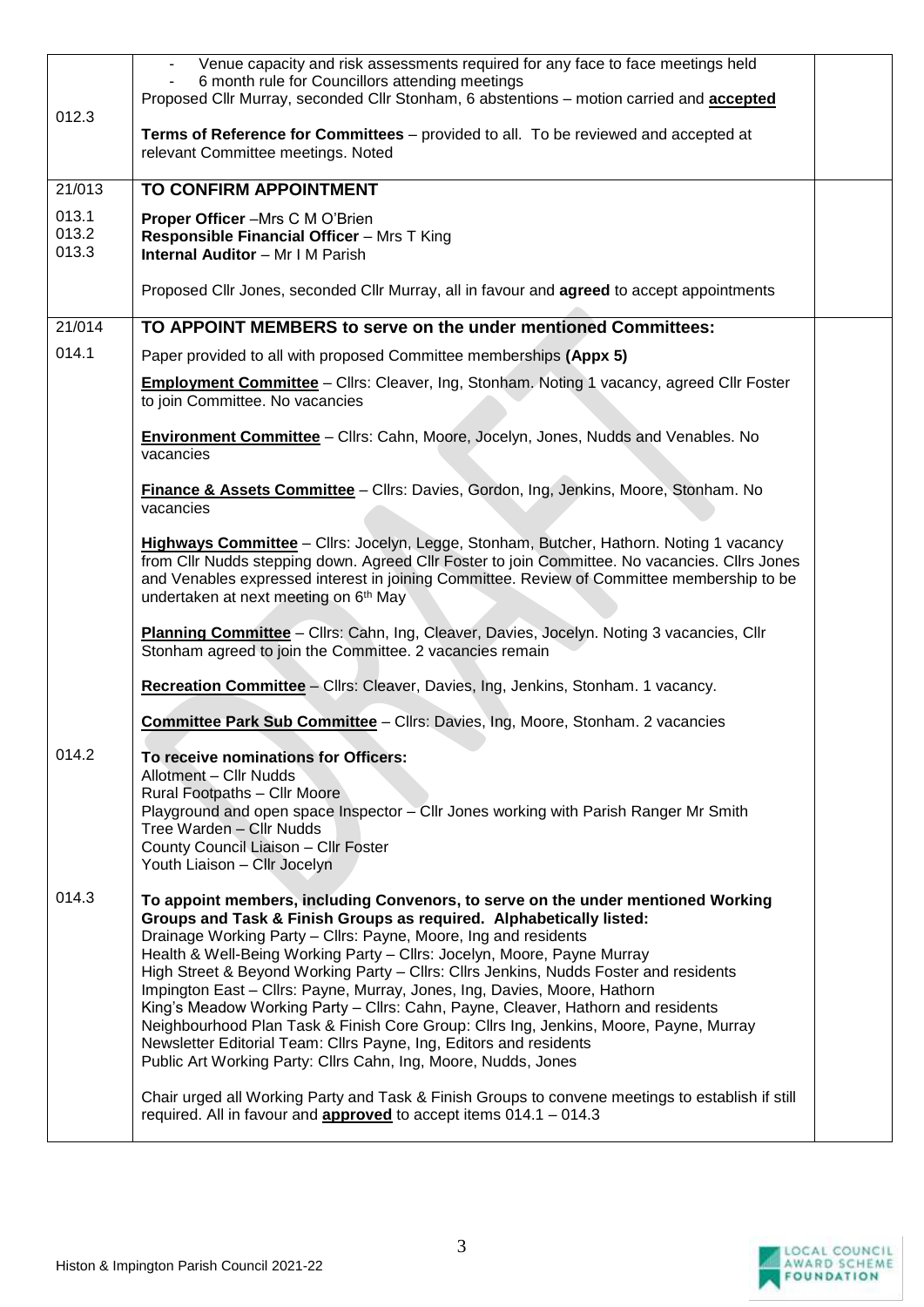| 21/015           | TO REVIEW AND ACCEPT                                                                                                                                                                                                                                                            |              |
|------------------|---------------------------------------------------------------------------------------------------------------------------------------------------------------------------------------------------------------------------------------------------------------------------------|--------------|
|                  | All documents provided electronically to Councillors in agenda meeting pack                                                                                                                                                                                                     |              |
| 015.1            | And adopt appropriate Standing orders and financial regulations. Amended version of<br>Standing Orders in line with recommended changes by NALC advice noted LO9-18 provided to<br>all.                                                                                         |              |
| 015.2            | Arrangements (including legal agreements) with other local authorities, not-for-profit<br>bodies and businesses                                                                                                                                                                 |              |
| 015.3            | Representation on or work with external bodies and arrangements for reporting back                                                                                                                                                                                              |              |
| 015.4            | Inventory of land and other assets including buildings and office equipment                                                                                                                                                                                                     |              |
| 015.5            | Arrangements for insurance cover in respect of all insurable risks                                                                                                                                                                                                              |              |
| 015.6            | Council's and/or staff subscriptions to other bodies                                                                                                                                                                                                                            |              |
| 015.7            | Council's complaints procedure. No changes proposed                                                                                                                                                                                                                             |              |
| 015.8            | Council's policies, procedures and practices in respect of its obligations under freedom                                                                                                                                                                                        |              |
|                  | of information and data protection legislation. No changes proposed                                                                                                                                                                                                             |              |
| 015.9            | Council's policy for dealing with the press/media. No changes proposed                                                                                                                                                                                                          |              |
| 015.10           | Council's employment policies and procedures. No changes proposed                                                                                                                                                                                                               |              |
| 015.11           | Council's expenditure incurred under s.137 of the Local Government Act 1972 or the<br>general power of competence                                                                                                                                                               |              |
|                  | All items proposed Cllr Ing, seconded Cllr Stonham all in favour to accept                                                                                                                                                                                                      |              |
| $\frac{21}{016}$ | TO DETERMINE time and place or ordinary meetings of the Full Council up to and<br>including the next annual meeting of Full Council; to determine scheduled dates for<br>Committees up to the next annual meeting                                                               |              |
| 016.1            | Calendar of meetings provided to all (Appx 6) Noting item 012.2 meetings dates proposed to be<br>Committee workshops until further notice. All in favour to accept. Venue subject to Risk<br>Assessment                                                                         |              |
| 21/017           | <b>TO RECEIVE REPORTS</b>                                                                                                                                                                                                                                                       |              |
| 017.1            | Annual report from Histon & Impington Parish Council - A year of Photographic<br>Memories in progress to include Chair's Annual Report and Finance Report as presented at the<br><b>Annual Parish Meetings</b>                                                                  | <b>Clerk</b> |
| 017.2            | Annual and/or monthly reports from County and District Councillors. District Councillors report<br>provided to all and noted. No questions raised<br>No written County Council report but Chair thanked Cty Cllr Jenkins for his work and dedication<br>to Histon and Impington |              |
| 017.3            | Clerk's Report provided to all and noted. No queries raised                                                                                                                                                                                                                     |              |
| 017.4            | Internal Auditor's Report provided to all and noted. Chair noted no major issues raised and<br>thanked RFO for her work.                                                                                                                                                        |              |
| 017.5            | Any other Working Group / Task & Finish Group Reports no items raised                                                                                                                                                                                                           |              |
| 21/018           | TO RECEIVE FINANCE & ADMINISTRATION REPORT                                                                                                                                                                                                                                      |              |
| 018.1            | <b>Finance &amp; Assets Committee</b> – draft minutes $19th$ April provided to all and accepted. Next<br>meeting due 5 <sup>th</sup> May to elect Chair and Deputy                                                                                                              |              |
| 018.2            | To note payment of accounts under delegated approval as presented in RFO report (Appx 7)                                                                                                                                                                                        |              |
| 018.3            | To approve payment of outstanding accounts due as presented in RFO Report (Appx 7).                                                                                                                                                                                             |              |